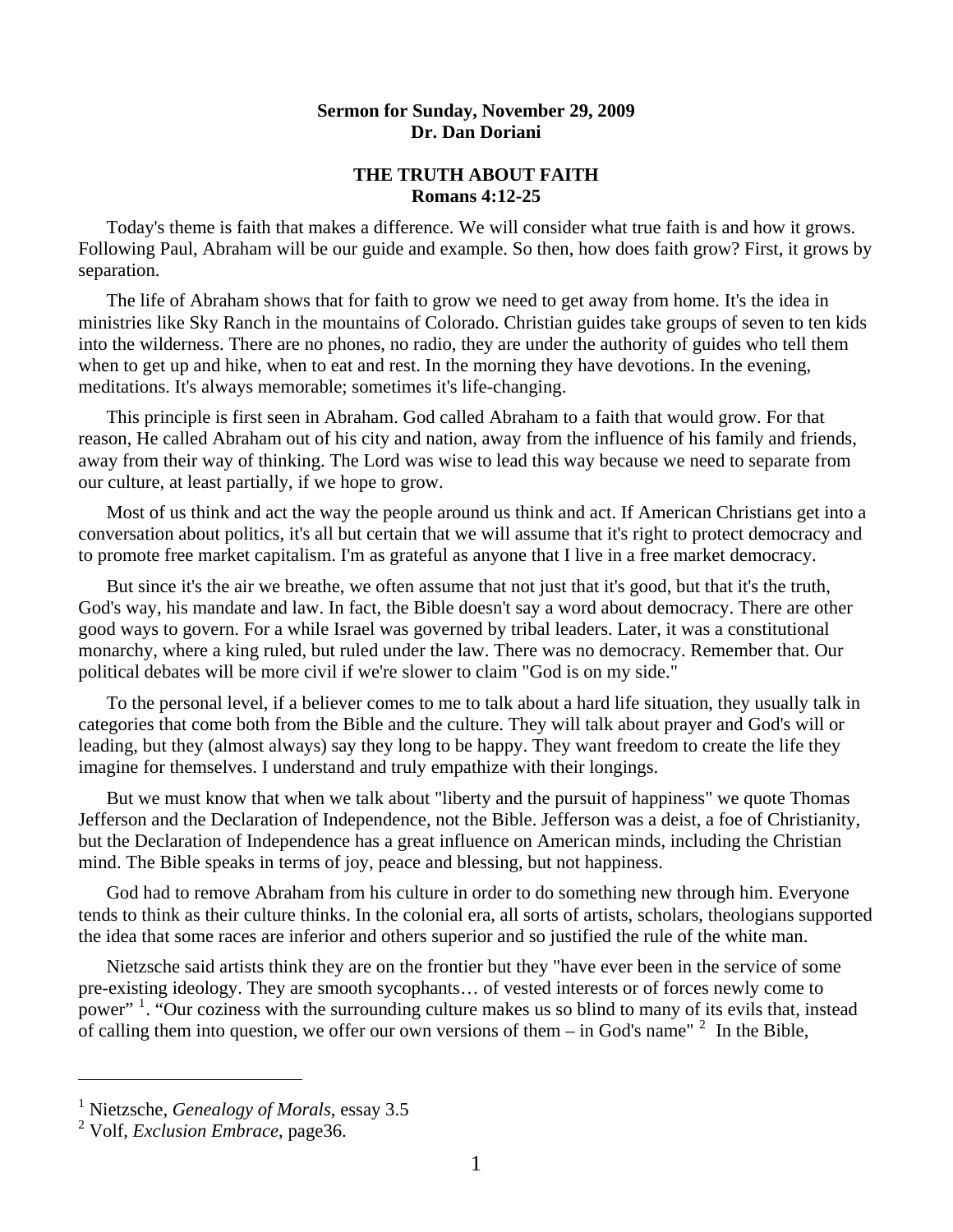Isaiah 30 warned of prophets who prophesy "smooth things." It's the same idea.

 We see this when we travel to another country. First, we notice that their food is different, then we realize it tastes better. Finally, we may decide that their food is healthier and think, "I need to eat this way at home - better bread, more fruit."

 So we need to get away from our culture to break with the sins of our culture. That's why God wanted his prophets to be independent of Israel's kings. One king called Elijah "the troubler of Israel." That is accurate; it was his calling – to cause trouble when things were moving all too smoothly toward idolatry.

 That is why, God called Abraham out of his culture. God fulfilled His purpose for Abraham by separating him from his culture, which went astray. Then Abraham could truly hear the Lord's voice (directly or in dreams and visions). He became Abraham's teacher and called him to create a new culture. He said, "I have chosen him, so that he will direct his children and his household after him to keep the way of the Lord… [to] bring about for Abraham what he has promised him" (Genesis 18:19).

 I saw this principle in Korea. The church there is strong and well-organized, but it struggles with moralism. Why? All humans tend toward moralism – even missionaries. We contributed to the problem. But moralism may be especially strong in Korea because the prior religions, Buddhism and Confucianism, are moralistic. The Confucian moral code is Father, Teacher, King. I'm a teacher, therefore they would not let me carry anything or pay for anything. It was harmless, pleasant, but the origin is probably Confucius, not the Bible.

 Abraham had to separate from his former religion and society. The Koreans need to separate and we need to establish distance from our society too. How?

- Write some ideas about personal and social life that you've heard over and over, things everyone seems to consider "self-evident." Then ask, "Can I prove this from the Bible?"
- Study other cultures and times, asking: Where are they closer to truth than we are?
- You may see that we read capitalism, democracy, happiness, freedom, even materialism, into the Bible. We need to separate from unbiblical influences.

## **4:13-16 Faith grows by grace.**

So then meritorious law-keeping is not the basis of a blessed relationship with God.

 One of the ideas most cultures and religions assumes goes like this: If you obey and honor and serve the gods, they will reward you with good life – or at least not curse or punish. The idea was common in Paul's world as surely as in our world. That is why Paul is not afraid of repeating the gospel.

 If you cut Paul, he bleeds the gospel of grace. Paul states it in chapter 3. Romans 4 illustrates it again and again. Start with the great truth of Christmas: Jesus is truly God, with the same substance and character as the Father, and yet he truly became a man – with a human mind and will and emotions. He is like us in all things except for our sin (Hebrews 4:15). After a flawless life of love, "he was delivered over to death for our sins and was raised to life for our justification" (Romans 4:25)!

 This is the gospel. But we "also walk in the footsteps of the faith [of] our father Abraham" (Romans 4:12). We also live the gospel of grace in three ways:

- 1. As a response to grace, we follow Jesus and obey him.
- 2. We receive the blessing of daily gifts.
- 3. We receive the blessing of mercy for our sins, the blessing of grace to grow.

 Romans 4:13 says, "It was not through law that Abraham received the promise that he would be heir of the world, but through the righteousness that comes by faith."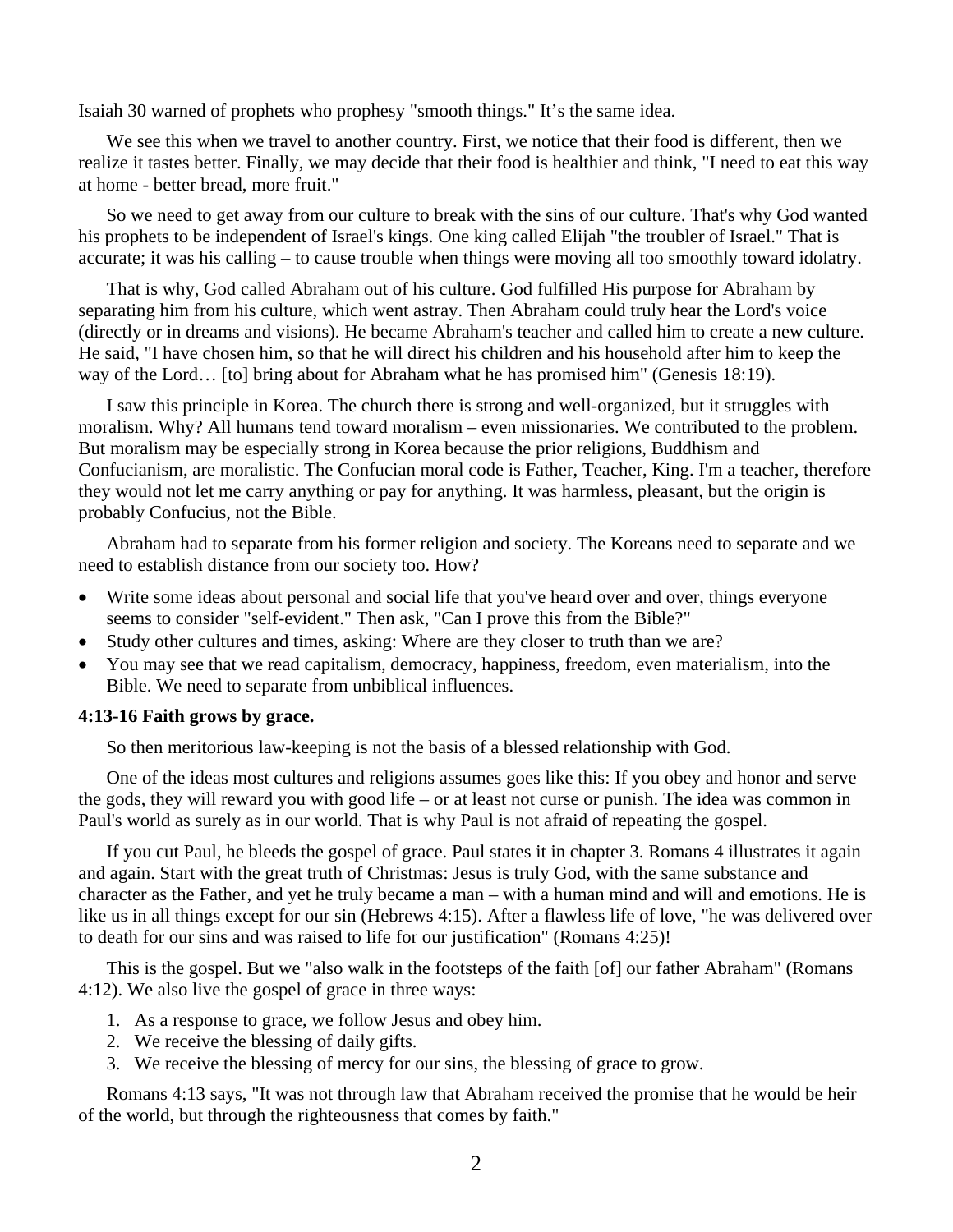Note the phrase "heir of the world" (4:13). God promised to give Abraham the land of Canaan, not the world. But God always had the world in mind. From all the world He chose one man, Abraham. But He also said, "All peoples on earth will be blessed through you" (Genesis 12:3). God chose Abraham, but He keeps saying, five times in all, that all nations will be blessed through Abraham and Israel (12:3, 18:18, 22:18, 26:4, 28:18; cf. Psalms 72:17, Isaiah 19:24-25, Jeremiah 4:2, Zechariah 8:13.)

 The Lord chose one to bless many. He did it again in Moses and David. Above all, He did it through Jesus' person and work. The prophesy said he will be "a light for revelation to the Gentiles and for glory to your people Israel" (Luke 2:32).

 Paul wants us to dwell on this gospel. So he continues: "If those who live by law are heirs, faith has no value and the promise is worthless, because law brings wrath" (Romans 4:14). Law cannot save. It undercuts grace. It doesn't cure sin, it compounds it. For "where there is law" sin is "transgression." By stating God's will so clearly, it makes sin the violation of God's expressed will. Sin is now also rebellion. No one can claim ignorance. Sin is now transgression.

 So then, the promise comes by faith… by grace" and because it comes by grace, God can guarantee it to all Abraham's offspring" – Jews and Gentiles alike. He says: grace is not only "for those who are of the law" – that is, those who live under the law of Moses. It's also for "those who are of the faith of Abraham"  $(4:16)$ .

 Consider: Abraham had faith and a strong relationship with God for ten years before he first heard a law in Genesis 17. So he came to God as an outsider; like a Gentile he had no law, no covenant at first. But of course he is the father of Israel, for God made His covenant with Abraham, and the Jews descended from him. So Abraham "is the father of us all."

## **2. The nature of true faith**

So far, we have considered how faith grows and learned two things. First, considering Abraham, we saw that to grow in faith, we need to separate from the mindset of our culture, even our family. Second, following Romans 4:13-16, we said that we grow as we live by grace, not law, every day.

 Now Romans 4:17-22 describes the character of genuine faith: real faith trusts the power, goodness**,**  and promises of God. Again Abraham illustrates.

 Paul said, "Abraham is the father of us all" (4:16). He explains: God said, "I have made you a father of many nations." This is a quotation from Genesis 17. If we revisit Genesis 17:4-5, we see that God changed the man's name. His given name was Abram, but now God renames him Abraham.

 "Abram" means "exalted father." A hard name for a man who had no children at the age of seventyfive. (He eventually had a son by a concubine, rather than his wife.) But while he still waited for a child from his wife, God dubbed him Abraham – father of a multitude. And God promised once more: he will have a child from his own body. Abraham believed it and so became a father of all who believe.

 Paul says, "God gives life to the dead" in 4:17. He means God gave life to the bodies of Abraham and Sarah, which were good as dead reproductively speaking. Later, Abraham believed that God would raise Isaac from dead (Hebrews 11:19).

 Paul adds, "He calls things that are not as though they are" (4:17b). That is, God calls things into being that do not yet exist. He speaks to things that "are not" and by speaking calls them into existence. You see, God calls Abraham "father of a multitude" when he has but one, and God determined not to count that one. So God called him "father of a multitude" when he was anything but.

 Yet "against" all hope, beyond every reasonable hope, Abraham believed his new name (4:18). Humanly speaking, it made no sense to keep hoping that God would fulfill his promises. God promised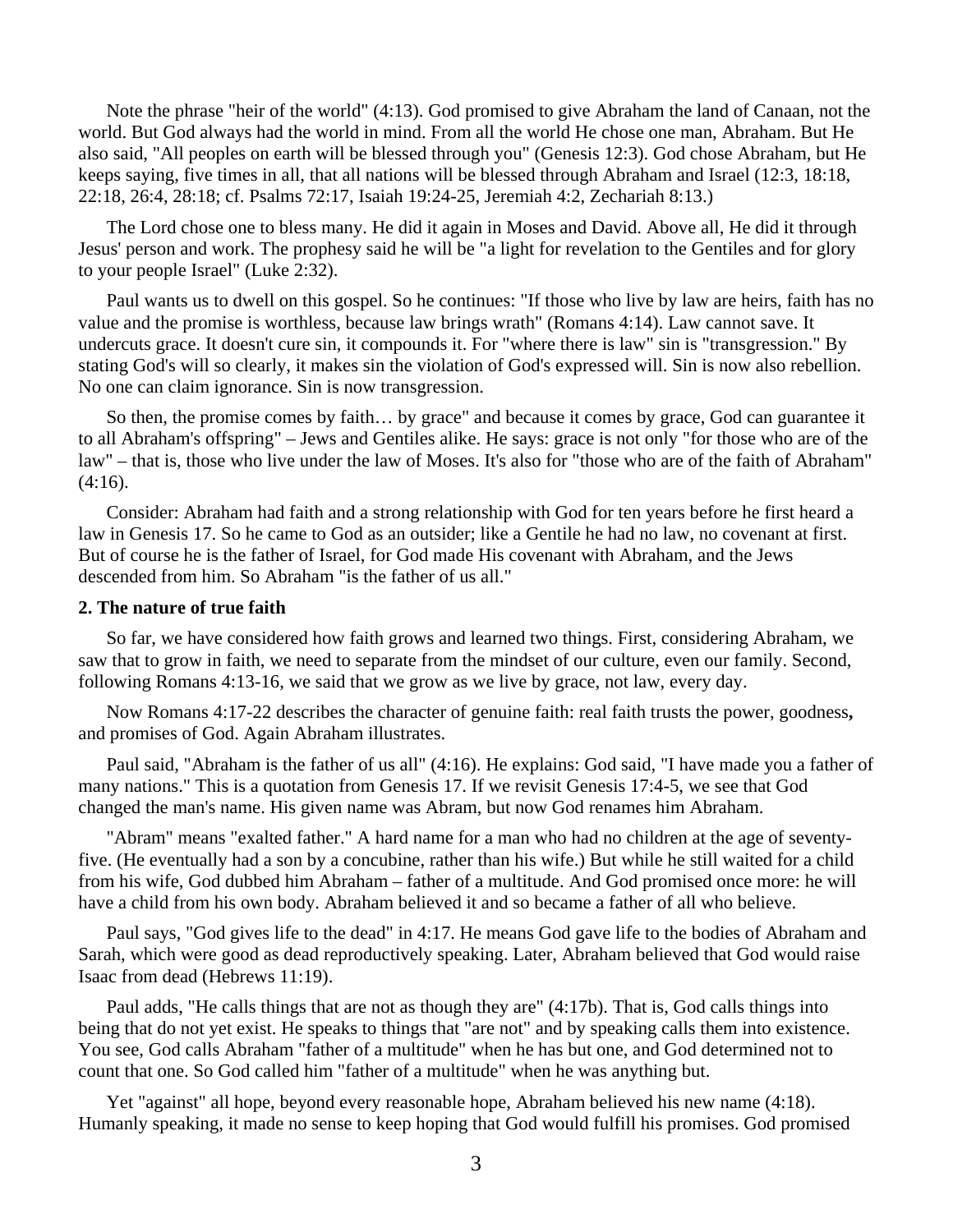Abraham and Sarah a child when they were seventy-five and sixty-five. Life expectancy was perhaps one hundred twenty years. If sixty-five was like forty-five, there was a chance that Abraham and Sarah might have a child of their own, just as a childless couple in their forties has a tiny chance of bearing a child by ordinary biology.

 But twenty-five years had passed. Abraham had been "hoping for a very long time without receiving the object of his hope". It was time to give up. Yet God promised Abraham a child from Sarah, then descendants as numerous as the sand of the sea or stars of the sky (22:17, 15:5). These descendants would bless the nations.

 To continue to hope was to defy all human calculation, every plausible expectation. But God gave him hope and he lived in hope. He hoped for something better than riches or safety or freedom. Nothing selfish - not even that he and Sarah would enjoy ordinary parental bliss. No.

 He hoped for the content of God's promise: "You will become 'the father of many nations.'" And because he hoped, he did become the father of many nations. Hope can change things. When we give up hope, we can't do much. This is not magical thinking, not the power of positive thinking. The thinking in itself does nothing. But thinking that empowers action can accomplish great things**.** 

This was not a blind faith: "All will be well; God is on my side." People do terrible things in the false belief "God is on my side." Armies have marched to their deaths, soldiers have walked into bullets, ships have sailed to their doom because they wrongly dreamed "God is on my side; he must protect me."

 Paul says Abraham was different. Abraham was no fool, no dupe; he understood the facts: "Without weakening in his faith, he faced the fact that his body was as good as dead — since he was about a hundred years old — and that Sarah's womb was also dead. Yet he did not waver through unbelief... but was strengthened in his faith and gave glory to God, being fully persuaded that God had power to do what he had promised" (4:19-21).

 Abraham was fully persuaded of God's power, His ability to act (Romans 9:22, 11:23, Matthew 19:26). As the New Testament says, "he is able". He is able to do what he promises (4:21). He is able "to guard what [we] have entrusted to him" (2 Timothy 1:12).

 Abraham considered his body with eyes open, unblinking. He knew what he saw – wrinkled skin hanging loose from bones, sinews and muscles grown feeble, bodies as good as dead, for bearing children: "Sarah's womb was dead." But God gives life to the dead and quickened Sarah for one child; Abraham had several more after Sarah died.

 But Paul does not focus on the quality of Abraham's faith - not "Abraham is exemplary because he believed the impossible." Abraham didn't believe the impossible, he believed the promise of God. Better than that, he believed the God who promises. Sustained by God's promise, strengthened by it, Abraham continued to love his wife emotionally, spiritually and physically. That love was a part of his obedience. In that way, he laid hold of the promise that he would father a child and bless the nations. For them, sleeping under the same covers as husband and wife was an act of faith and love. More than we realize, loving affection and a shared bed remains an act of faith and love today, too.

 The greater point is that God's promises impel us to action. Because the Lord says He "will provide" we keep working at our business or vocation, expecting a result, even when everything seems to be against us. The evidence may point against the promise. If so, make sure you have understood the promise correctly. If you have, then believe the promise over the evidence.

When Israel was in captivity, God said, "I know the plans I have for you... plans to prosper you and not to harm you, plans to give you hope and a future" (Jeremiah 29:11). Because God says this to His people, we keep working – not for narrow material prosperity, but for a life of peace - when the economy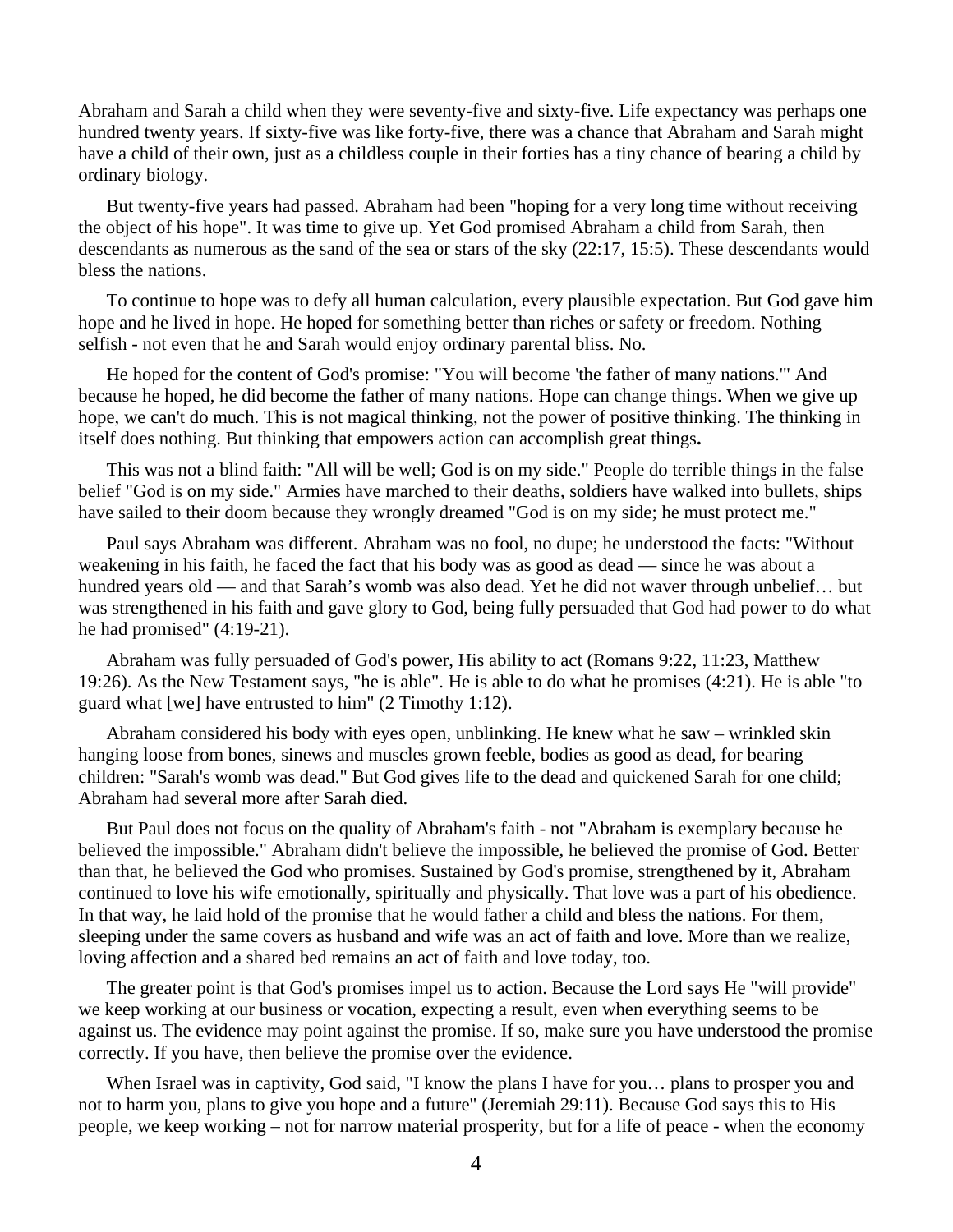is against us. Grad students pour themselves into research and writing, not because their advisor is encouraging, but because they believe God has a plan. We never give up if God has a promise that applies to our situation.

 Thus Abraham is the father of all believers – Jews and Gentiles, insiders and outsiders. Abraham had great adventures and persevered in great adversity, but these aren't the proof of his faith. True faith looks to the Lord, whatever the evidence says. Abraham's faith rested on God and his promises. He did not demand signs or proofs – nor should we. He loved God's word.

 Calvin applies it to us: "Let us remember that we are in the same condition as Abraham." Circumstances often seem to contradict God's promises: "He promises us immortality, yet we are surrounded by mortality and corruption. He declares that He accounts us just, yet we are covered with sins… What then? We must close our eyes" and disregard all that keeps us from believing that God is true.

 Of all God's truth, the greatest is this: God credits righteousness to all who believe in Jesus our Lord, the risen Christ. "He was delivered over to death for our sins and God raised [him] to life for our justification" (4:25). Again, "Abraham believed God, and it was credited to him as righteousness."

Lessons**…** First, Genesis and Paul show that the Lord calls us away from all lesser loyalties. Abraham left his land, his wealth, his security, his kin. When Jesus called his first disciples, Peter, Andrew, James, John, we see the same thing. They left their nets and their father. Their nets are their wealth. Their father is their family. Jesus calls them from their culture, from all voices but his own.

 So too, we must be willing to leave lesser loyalties, silence lesser voices so we can follow God. No mistake here: We are thankful for our family, our culture, our country. Americans should be thankful for their nation and culture. Europeans, Africans, Asians, and South Americans should too. Whatever our heritage, we should give thanks. Culture is not trivialized, but it is relativized**.** 

**"**Culture is not trivialized" means it counts. But it is relativized because it's never ultimate. A believer is never an American, German, Chinese or Brazilian first and foremost. We are always disciples of Christ first; everything else is secondary, so we try to keep a certain critical distance from it.

 Indeed we form a new culture. Notice that Abraham didn't leave his country alone. Sarah came too. Soon a community formed – a community of wanderers, united by the voice of God. They transcended the old ways together – as must we.

 Belonging without distance destroys. I am more than an American (Canadian, German, etc.). But distance without belonging isolates. We have a culture, we belong there. We belong to our nation, yes, and the church in transformative power.

 Second, Abraham gave up his gods and all believers must do the same. Abraham left the gods of the Chaldeans. He also forfeited all substitute gods – wealth, family, security, protection, Abraham gave up everything to heed God's call to a mission to the world. I must ask: have you done the same?

 In his recent book, *Counterfeit Gods*, Tim Keller proposes four tests we can use to find our idols: First, when you day-dream, where do your thoughts go? Career success? Earning money? Fame? Respect from friends? Getting even with enemies? The house, the clothes, the vacation? Our thoughts go to our gods.

 Second, Where does money seem to flow? Flow too much? Do we have to watch spending because it goes to children? Do we spend it on clothes? Sports? Our money flows to our gods. It's "a good working hypothesis" that money may be a false god.

If you say you love the Lord and his work, does your money flow there? Do you find yourself giving